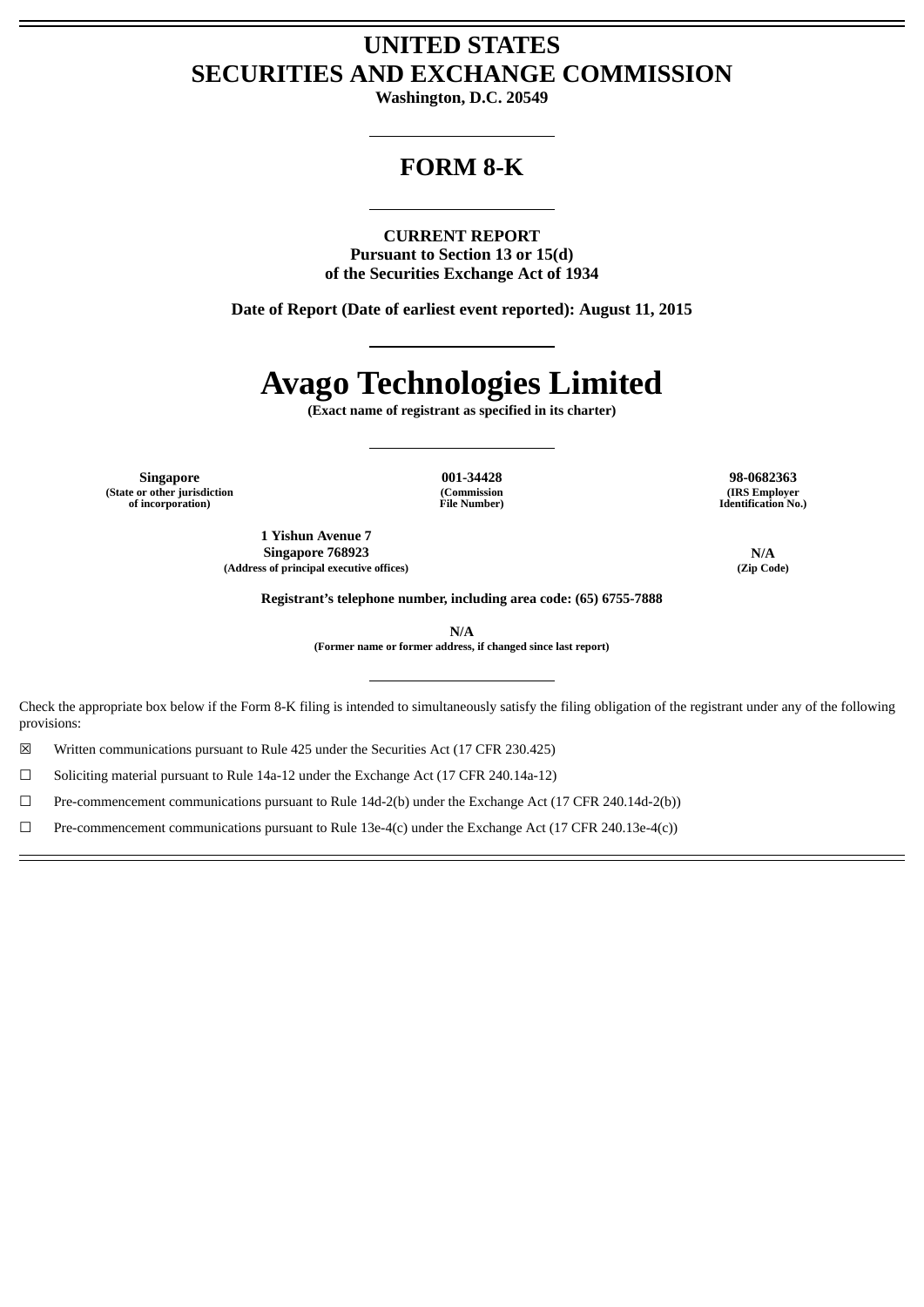#### **Item 8.01 Other Events.**

On August 11, 2015, Avago Technologies Limited ("Avago") and Broadcom Corporation ("Broadcom") issued a joint press release announcing the expiration of the waiting period under the Hart-Scott-Rodino Antitrust Improvements Act of 1976, as amended, for the previously announced proposed business combination transaction between Avago and Broadcom. The press release is attached hereto as Exhibit 99.1 and is incorporated by reference herein.

#### **Item 9.01 Financial Statements and Exhibits.**

**(d) Exhibits.**

| <b>Exhibit No.</b> | <b>Description</b>                         |
|--------------------|--------------------------------------------|
| 99.1               | Joint press release, dated August 11, 2015 |

#### **Forward-Looking Statements**

This communication contains forward-looking statements (including within the meaning of Section 21E of the United States Securities Exchange Act of 1934, as amended, and Section 27A of the United States Securities Act of 1933, as amended) concerning Avago, Broadcom, Pavonia Limited ("Holdco"), Safari Cayman L.P. ("Holdco LP"), the proposed transactions and other matters. These statements may discuss goals, intentions and expectations as to future plans, trends, events, results of operations or financial condition, or otherwise, based on current beliefs of the management of Avago and Broadcom, as well as assumptions made by, and information currently available to, such management. Forward-looking statements may be accompanied by words such as "aim," "anticipate," "believe," "plan," "could," "would," "should," "estimate," "expect," "forecast," "future," "guidance," "intend," "may," "will," "possible," "potential," "predict," "project" or similar words, phrases or expressions. These forward-looking statements are subject to various risks and uncertainties, many of which are outside the parties' control. Therefore, you should not place undue reliance on such statements.

Factors which could cause actual results to differ from those projected or contemplated in any such forward-looking statements include, but are not limited to, the following factors: (1) the risk that the conditions to the closing of the transaction are not satisfied, including the risk that required approvals from the shareholders of Avago or Broadcom for the transaction are not obtained; (2) litigation relating to the transaction; (3) uncertainties as to the timing of the consummation of the transaction and the ability of each party to consummate the transaction; (4) risks that the proposed transaction disrupts the current plans and operations of Avago or Broadcom; (5) the ability of Avago and Broadcom to retain and hire key personnel; (6) competitive responses to the proposed transaction; (7) unexpected costs, charges or expenses resulting from the transaction; (8) potential adverse reactions or changes to business relationships resulting from the announcement or completion of the transaction; (9) the combined companies' ability to achieve the growth prospects and synergies expected from the transaction, as well as delays, challenges and expenses associated with integrating the combined companies' existing businesses and the indebtedness planned to be incurred in connection with the transaction; and (10) legislative, regulatory and economic developments. The foregoing review of important factors that could cause actual events to differ from expectations should not be construed as exhaustive and should be read in conjunction with statements that are included herein and elsewhere, including the risk factors included in Broadcom's and Avago's most recent Quarterly Report on Form 10-Q and Annual Report on Form 10-K, respectively, and Broadcom's and Avago's more recent reports filed with the SEC. Neither Broadcom nor Avago undertakes any intent or obligation to publicly update or revise any of these forward looking statements, whether as a result of new information, future events or otherwise, except as required by law.

#### **No Offer or Solicitation**

This communication is not intended to and does not constitute an offer to sell or the solicitation of an offer to subscribe for or buy or an invitation to purchase or subscribe for any securities or the solicitation of any vote in any jurisdiction pursuant to the proposed transactions or otherwise, nor shall there be any sale, issuance or transfer of securities in any jurisdiction in contravention of applicable law. No offer of securities shall be made except by means of a prospectus meeting the requirements of Section 10 of the United States Securities Act of 1933, as amended. Subject to certain exceptions to be approved by the relevant regulators or certain facts to be ascertained, the public offer will not be made directly or indirectly, in or into any jurisdiction where to do so would constitute a violation of the laws of such jurisdiction, or by use of the mails or by any means or instrumentality (including without limitation, facsimile transmission, telephone and the internet) of interstate or foreign commerce, or any facility of a national securities exchange, of any such jurisdiction.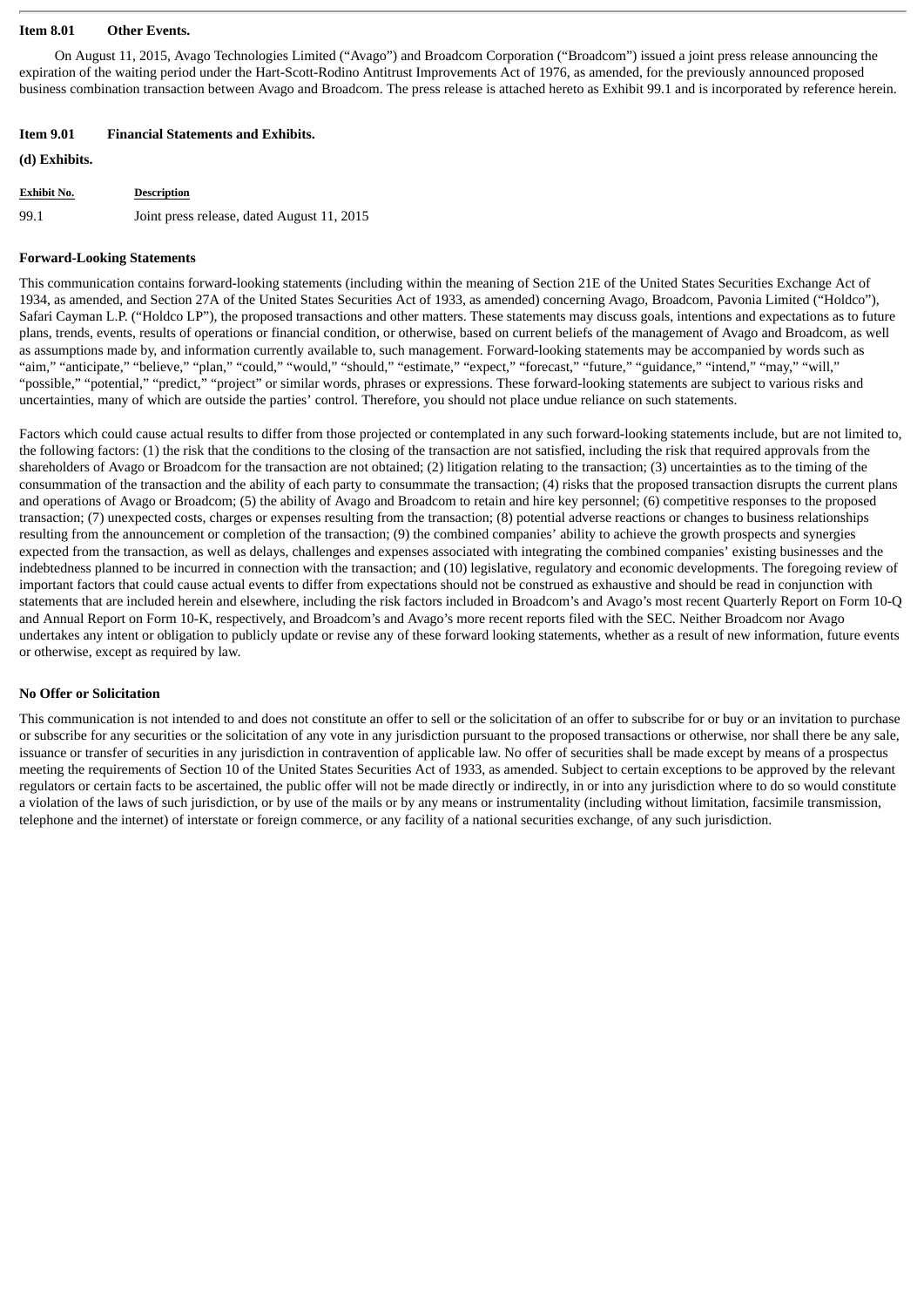#### **Important Additional Information Will be Filed with the SEC**

Holdco and Holdco LP have filed with the SEC a registration statement on Form S-4, which includes the preliminary joint proxy statement of Avago and Broadcom that also constitutes a preliminary prospectus of Holdco and Holdco LP (the "joint proxy statement/prospectus"). A definitive joint proxy statement/prospectus will be delivered as required by applicable law after the registration statement on Form S-4 is declared effective by the SEC. **INVESTORS AND SHAREHOLDERS ARE URGED TO READ THE DEFINITIVE JOINT PROXY STATEMENT/PROSPECTUS, AND OTHER RELEVANT DOCUMENTS TO BE FILED WITH THE SEC, CAREFULLY AND IN THEIR ENTIRETY WHEN THEY BECOME AVAILABLE BECAUSE THEY WILL CONTAIN IMPORTANT INFORMATION ABOUT AVAGO, BROADCOM, HOLDCO, HOLDCO LP, THE PROPOSED TRANSACTIONS AND RELATED MATTERS**. Investors and shareholders will be able to obtain free copies of the definitive joint proxy statement/prospectus and other documents filed with the SEC by the parties through the website maintained by the SEC at www.sec.gov. In addition, investors and shareholders will be able to obtain free copies of the definitive joint proxy statement/prospectus and other documents filed with the SEC by the parties by contacting Avago Investor Relations at (408) 435-7400 or investor.relations@avagotech.com (for documents filed with the SEC by Avago, Holdco or Holdco LP) or Broadcom Investor Relations at andrewtp@broadcom.com (for documents filed with the SEC by Broadcom).

#### **Participants in the Solicitation**

Avago, Broadcom, Holdco and Holdco LP and their respective directors and executive officers may be deemed to be participants in the solicitation of proxies from the shareholders of Avago and Broadcom in respect of the proposed transactions contemplated by the joint proxy statement/prospectus. Information regarding the persons who are, under the rules of the SEC, participants in the solicitation of the shareholders of Avago and Broadcom in connection with the proposed transactions, including a description of their direct or indirect interests, by security holdings or otherwise, is set forth in the joint proxy statement/prospectus as filed with the SEC. Information regarding Avago's directors and executive officers is contained in Avago's Annual Report on Form 10-K for the year ended November 2, 2014 and its Proxy Statement on Schedule 14A, dated February 20, 2015, and information regarding Broadcom's directors and executive officers is contained in Broadcom's Annual Report on Form 10-K for the year ended December 31, 2014 and its Proxy Statement on Schedule 14A, dated March 27, 2015, each of which are filed with the SEC and can be obtained free of charge from the sources indicated above.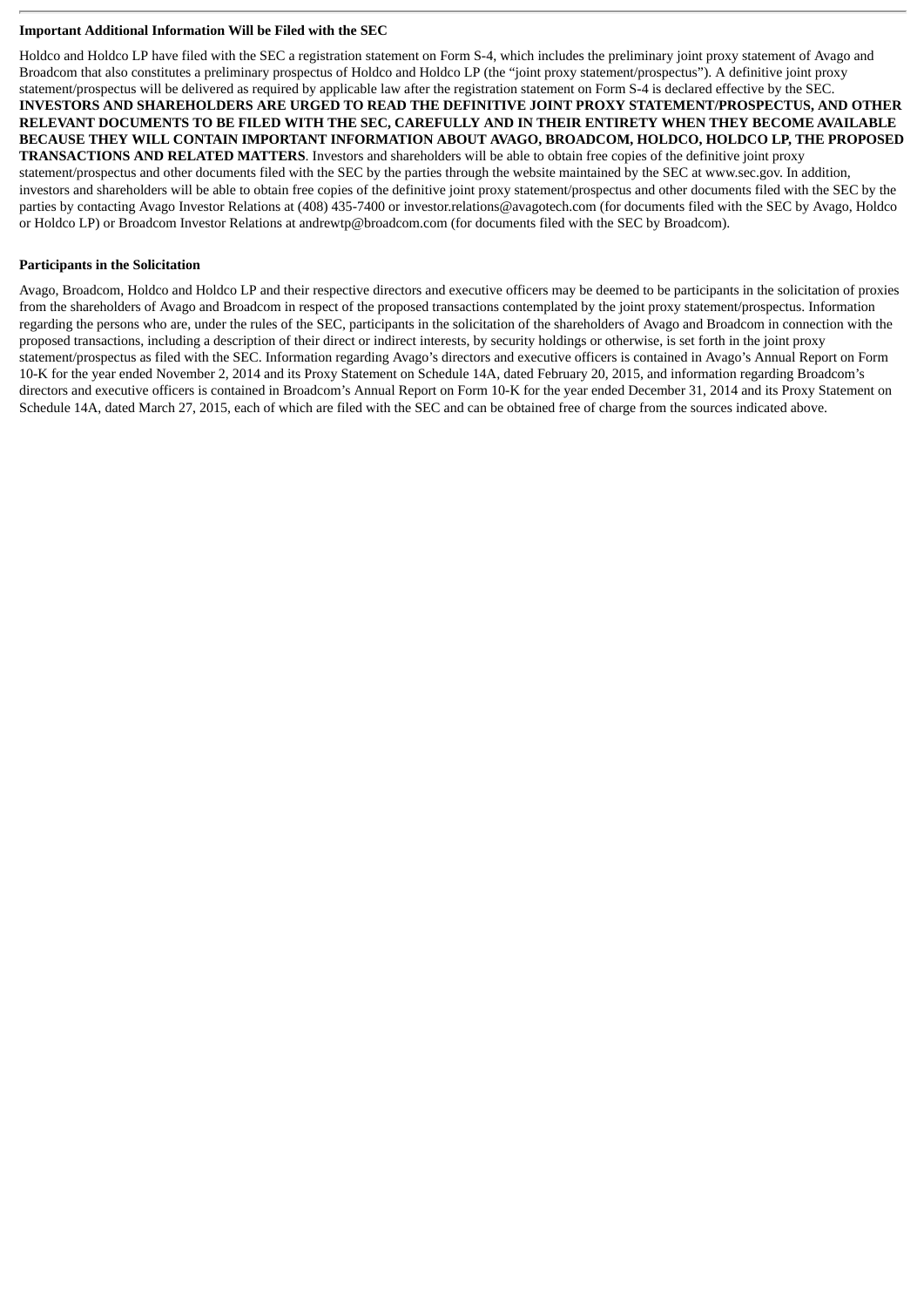Pursuant to the requirements of the Securities Exchange Act of 1934, as amended, the registrant has duly caused this report to be signed on its behalf by the undersigned, hereunto duly authorized.

Date: August 11, 2015

## **Avago Technologies Limited**

By: /s/ Anthony E. Maslowski Name: Anthony E. Maslowski Title: Chief Financial Officer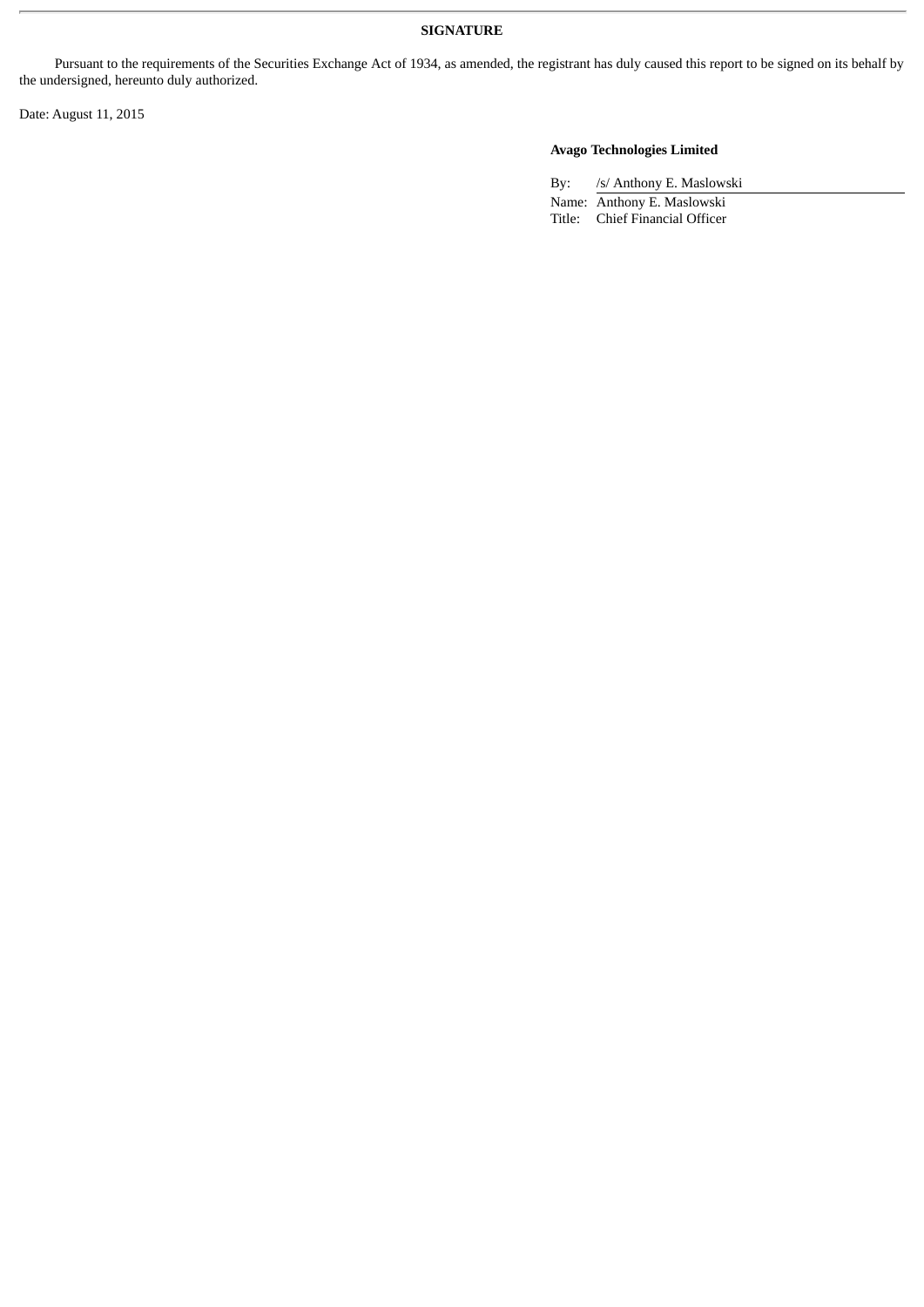## **EXHIBIT INDEX**

## **Exhibit No. Description** 99.1 Joint press release dated August 11, 2015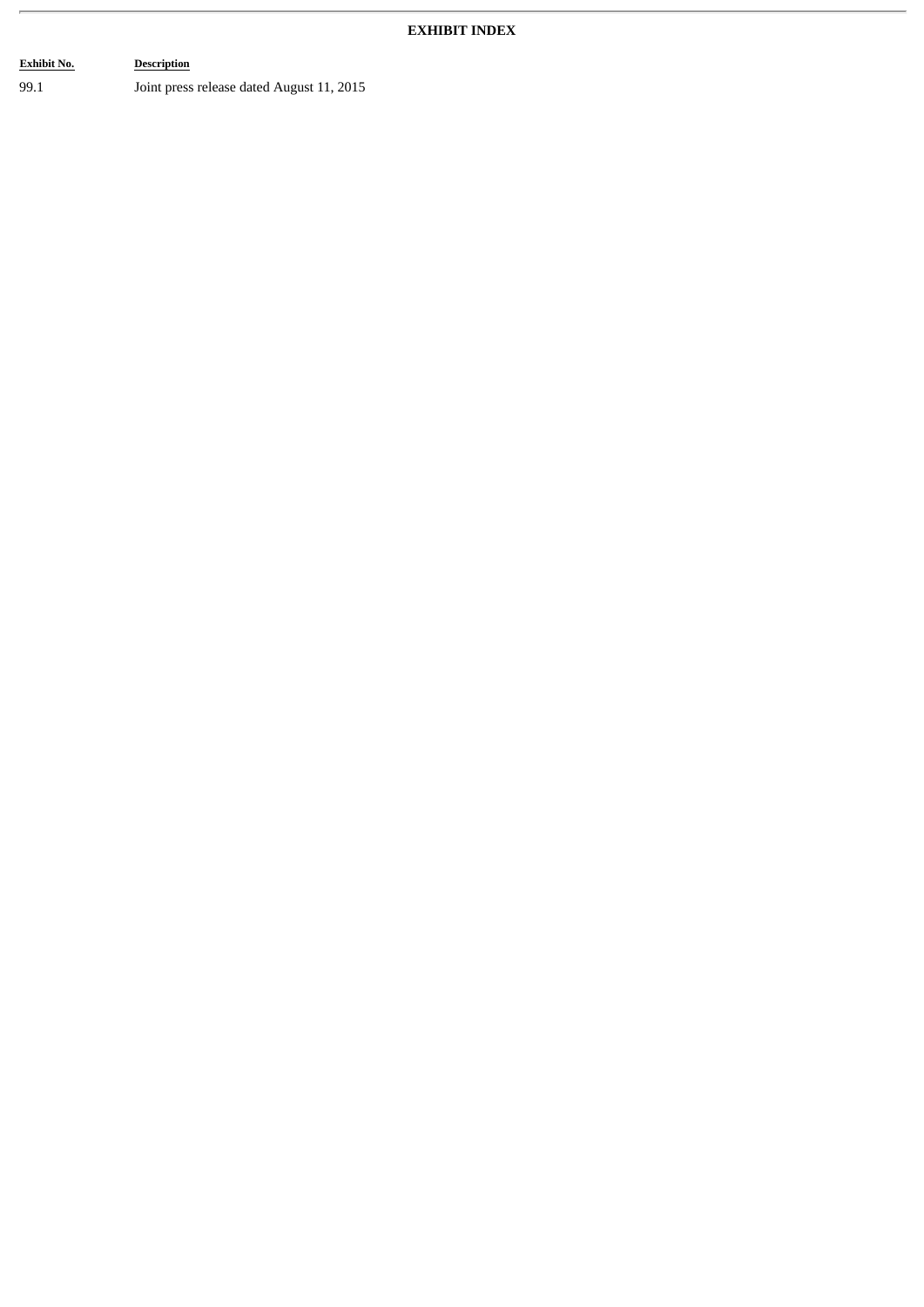#### **Avago Technologies and Broadcom Announce Expiration of Hart-Scott-Rodino Waiting Period**

**SINGAPORE and IRVINE, Calif. – August 11, 2015 –** Avago Technologies Limited (NASDAQ: AVGO) and Broadcom Corporation (NASDAQ: BRCM) today announced the waiting period under the Hart-Scott-Rodino Antitrust Improvements Act of 1976 (the "HSR Act"), as amended, has expired with regard to their previously announced transaction.

The expiration of the HSR Act waiting period satisfies one of the conditions to the closing of the proposed transaction, which remains subject to approval by Avago and Broadcom shareholders, antitrust clearance in certain foreign jurisdictions and other customary closing conditions. Closing of the transaction is still expected by the end of the first calendar quarter of 2016.

Additional information concerning the proposed transaction is included in the Registration Statement on Form S-4 (which contains a preliminary joint proxy statement/prospectus), which was filed by Pavonia Limited ("Holdco") and Safari Cayman L.P. ("Holdco LP") with the Securities and Exchange Commission on July 29, 2015.

#### **About Avago Technologies Limited**

Avago Technologies Limited is a leading designer, developer and global supplier of a broad range of analog semiconductor devices with a focus on III-V based products and complex digital and mixed signal CMOS based devices. Avago's product portfolio is extensive and includes thousands of products in four primary target markets: wireless communications, enterprise storage, wired infrastructure and industrial and other.

#### **About Broadcom**

Broadcom Corporation, a FORTUNE 500<sup>®</sup> company, is a global leader and innovator in semiconductor solutions for wired and wireless communications. Broadcom<sup>®</sup> products seamlessly deliver voice, video, data and multimedia connectivity in the home, office and mobile environments. With one of the industry's broadest portfolio of state-of-the-art system-on-a-chip solutions, Broadcom is changing the world by Connecting everything®. For more information, go to www.broadcom.com.

#### **Forward-Looking Statements**

All statements included or incorporated by reference in this document, other than statements or characterizations of historical fact, are forward-looking statements within the meaning of the federal securities laws, including Section 27A of the Securities Act of 1933, as amended, and Section 21E of the Securities Exchange Act of 1934, as amended. These forward-looking statements are based on Broadcom's current expectations, estimates and projections about its business and industry, management's beliefs, and certain assumptions made by Broadcom and Avago, all of which are subject to change. Forwardlooking statements can often be identified by words such as "anticipates," "expects," "intends," "plans," "predicts," "believes," "seeks," "estimates," "may," "will," "should," "would," "could," "potential," "continue," "ongoing," similar expressions, and variations or negatives of these words. Examples of such forward-looking statements include, but are not limited to, references to the anticipated benefits of the proposed transaction and the expected date of closing of the transaction. These forward-looking statements are not guarantees of future results and are subject to risks, uncertainties and assumptions that could cause actual results to differ materially and adversely from those expressed in any forward-looking statement.

Important risk factors that may cause such a difference in connection with the proposed transaction include, but are not limited to, the following factors: (1) the risk that the conditions to the closing of the transaction are not satisfied, including the risk that required approvals from the shareholders of Avago or Broadcom for the transaction are not obtained; (2) litigation relating to the transaction; (3) uncertainties as to the timing of the consummation of the transaction and the ability of each party to consummate the transaction; (4) risks that the proposed transaction disrupts the current plans and operations of Avago or Broadcom; (5) the ability of Avago and Broadcom to retain and hire key personnel; (6) competitive responses to the proposed transaction; (7) unexpected costs, charges or expenses resulting from the transaction; (8) potential adverse reactions or changes to business relationships resulting from the announcement or completion of the transaction; (9) the combined companies' ability to achieve the growth prospects and synergies expected from the transaction, as well as delays, challenges and expenses associated with integrating the combined companies' existing businesses and the indebtedness planned to be incurred in connection with the transaction; and (10) legislative, regulatory and economic developments. These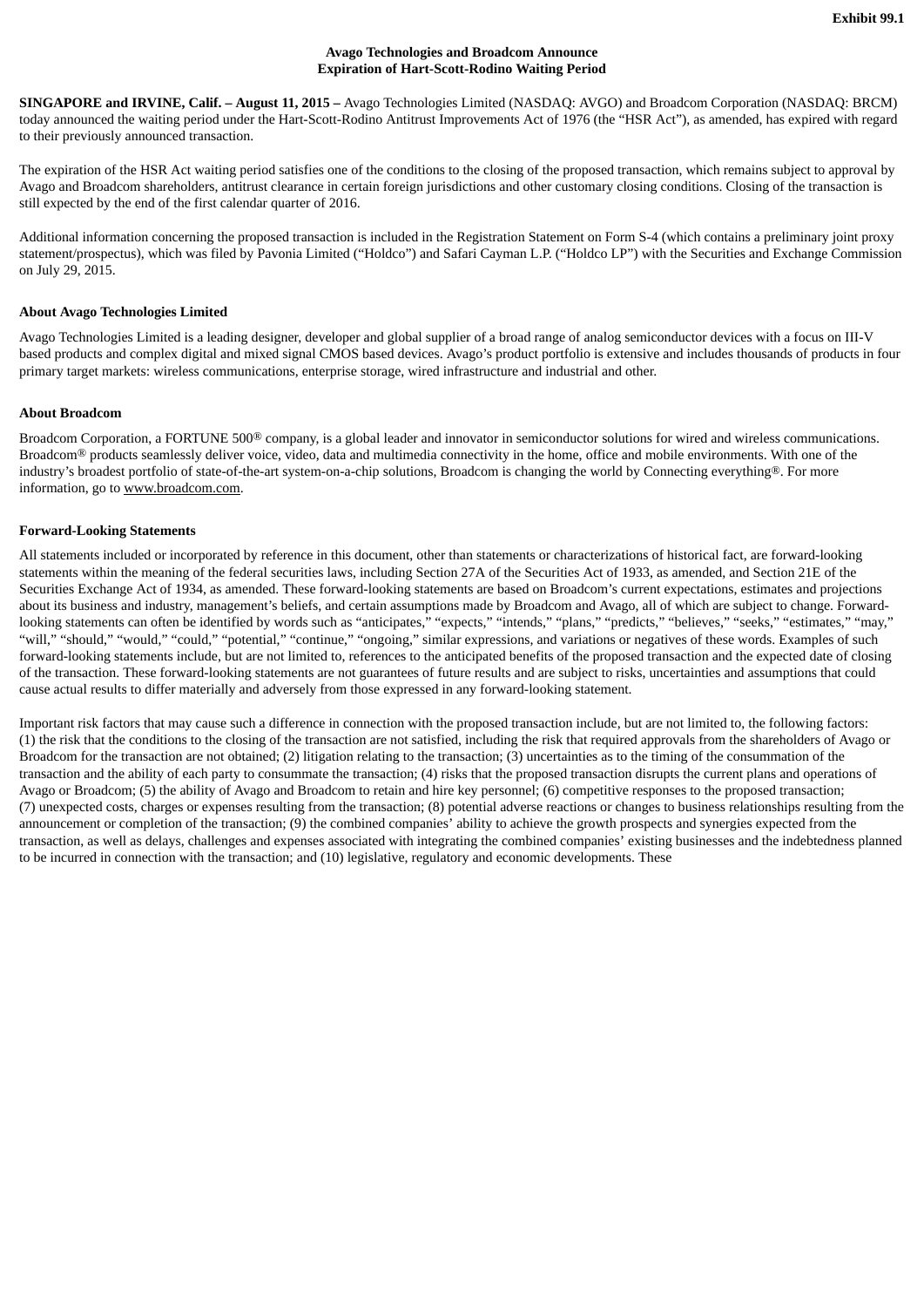risks, as well as other risks associated with the proposed transaction, are more fully discussed in the joint proxy statement/prospectus that is included in the Registration Statement on Form S-4 that has been filed with the SEC in connection with the proposed transaction. The forward-looking statements in this document speak only as of this date. Neither Broadcom nor Avago undertake any obligation to revise or update publicly any forward-looking statement to reflect future events or circumstances.

In addition, actual results are subject to other risks and uncertainties that relate more broadly to Broadcom's overall business, including those more fully described in Broadcom's filings with the Securities and Exchange Commission ("SEC") including its annual report on Form 10-K for the fiscal year ended December 31, 2014, and its quarterly reports filed on Form 10-Q for the current fiscal year, and Avago's overall business and financial condition, including those more fully described in Avago's filings with the SEC including its annual report on Form 10-K for the fiscal year ended November 2, 2014, and its quarterly reports filed on Form 10-Q for its current fiscal year. The forward-looking statements in this document speak only as of date of this document. We undertake no obligation to revise or update publicly any forward-looking statement, except as required by law.

#### **Additional Information and Where to Find It**

This document does not constitute an offer to sell or the solicitation of an offer to buy any securities or a solicitation of any vote or approval nor shall there be any sale of securities in any jurisdiction in which such offer, solicitation or sale would be unlawful prior to registration or qualification under the securities laws of any such jurisdiction. The proposed transaction will be submitted to the shareholders of each of Broadcom and Avago for their consideration. On July 29, 2015, Pavonia Limited ("Holdco") and Safari Cayman L.P. ("Holdco LP") filed with the SEC a Registration Statement on Form S-4 which includes the preliminary joint proxy statement of Avago and Broadcom and also constitutes a prospectus of Holdco and Holdco LP. Each of Broadcom and Avago will provide the joint proxy statement/prospectus to their respective shareholders. These materials are not yet final and will be amended. Broadcom and Avago also plan to file other documents with the SEC regarding the proposed transaction. This document is not a substitute for any prospectus, proxy statement or any other document which Broadcom and Avago has filed or may file with the SEC in connection with the proposed transaction. INVESTORS AND SECURITY HOLDERS OF BROADCOM AND AVAGO ARE URGED TO READ THE JOINT PROXY STATEMENT/PROSPECTUS AND ANY OTHER RELEVANT DOCUMENTS THAT WILL BE FILED WITH THE SEC CAREFULLY AND IN THEIR ENTIRETY WHEN THEY BECOME AVAILABLE BECAUSE THEY CONTAIN OR WILL CONTAIN IMPORTANT INFORMATION ABOUT THE PROPOSED TRANSACTION. You may obtain copies of all documents filed with the SEC regarding this transaction, free of charge, at the SEC's website (www.sec.gov). In addition, investors and shareholders will be able to obtain free copies of the joint proxy statement/prospectus and other documents filed with the SEC by the parties on Broadcom's Investor Relations website (www.broadcom.com/investors) (for documents filed with the SEC by Broadcom) or Avago Investor Relations at (408) 435-7400 or investor.relations@avagotech.com (for documents filed with the SEC by Avago, Holdco or Holdco LP).

#### **Participants in the Solicitation**

Broadcom, Avago, Holdco and Holdco LP and certain of their respective directors, executive officers and other members of management and employees, under SEC rules may be deemed to be participants in the solicitation of proxies from Broadcom and Avago shareholders in connection with the proposed transaction. Information regarding the persons who may, under the rules of the SEC, be deemed participants in the solicitation of Broadcom and Avago shareholders in connection with the proposed transaction are set forth in the above-referenced joint proxy statement/prospectus. You can find more detailed information about Broadcom's executive officers and directors in its definitive proxy statement filed with the SEC on March 27, 2015. You can find more detailed information about Avago's executive officers and directors in its definitive proxy statement filed with the SEC on February 20, 2015. Additional information about Broadcom's executive officers and directors and Avago's executive officers and directors can be found in the above-referenced Registration Statement on Form S-4.

Broadcom®, the pulse logo, Connecting everything®, and the Connecting everything logo are among the trademarks of Broadcom Corporation and/or its affiliates in the United States, certain other countries and/or the EU. Any other trademarks or trade names mentioned are the property of their respective *owners.*